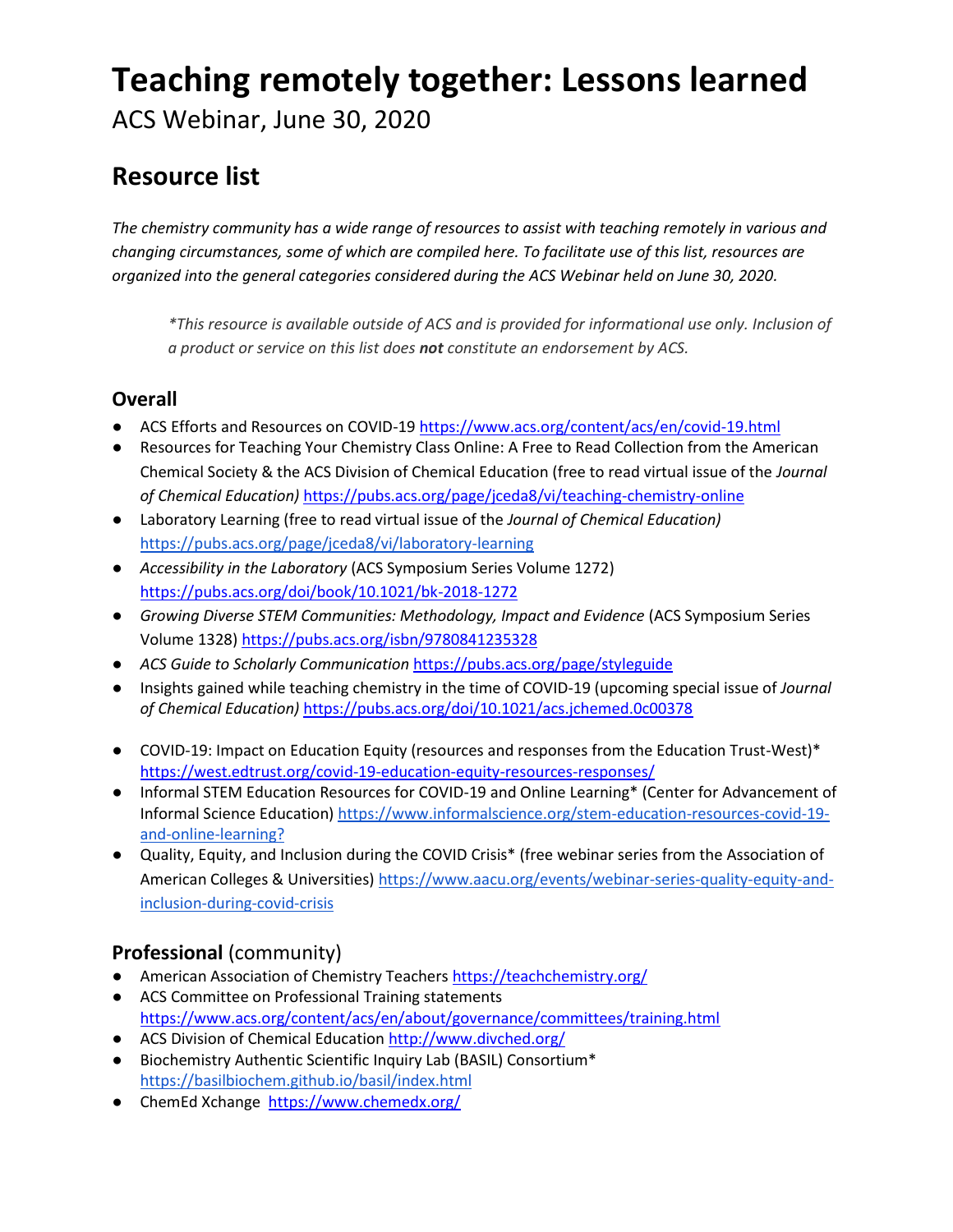#### **Teaching remotely together: Lessons learned <b>Resource list** – page 2

ACS Webinar, June 30, 2020

- National Consortium for Secondary STEM Schools\*<http://www.ncsss.org/>
- Organic Educational Resources\* <https://www.organicers.org/>
- Strategies for teaching chemistry online Facebook Group\* <https://www.facebook.com/groups/849427775469472/>
- Teachers Using Google Classroom Facebook Group\* <https://www.facebook.com/groups/teachersusinggoogleclassroom/>
- Virtual Inorganic Pedagogical Electronic Resource (VIPEr)<sup>\*</sup><https://www.ionicviper.org/>
- Other organizations and cohorts

*See also Overall*

### **Philosophical** (principles)

- Blogs, such as
	- o Adapting Science Lessons for Online Learning\* (Edutopia) <https://www.edutopia.org/article/adapting-science-lessons-distance-learning>
	- $\circ$  Flexibility and Collaboration, Not Waivers, Will Make Remote Learning More Equitable\* (EdSurge news[\) https://www.edsurge.com/news/2020-04-04-flexibility-and-collaboration-not](https://www.edsurge.com/news/2020-04-04-flexibility-and-collaboration-not-waivers-will-make-remote-learning-more-equitable)[waivers-will-make-remote-learning-more-equitable](https://www.edsurge.com/news/2020-04-04-flexibility-and-collaboration-not-waivers-will-make-remote-learning-more-equitable)
	- $\circ$  Four Best Practices for Distance Learning to Support Students Who Learn and Think Differently\* (Common Sense Education) [https://www.commonsense.org/education/articles/4-best](https://www.commonsense.org/education/articles/4-best-practices-for-distance-learning-to-support-students-who-learn-and-think-differently)[practices-for-distance-learning-to-support-students-who-learn-and-think-differently](https://www.commonsense.org/education/articles/4-best-practices-for-distance-learning-to-support-students-who-learn-and-think-differently)
	- o Making Online Teaching a Success\* (The Scientist) [https://www.the-scientist.com/news](https://www.the-scientist.com/news-opinion/opinion-making-online-teaching-a-success-67290#.XnN43u6ijdU.email)[opinion/opinion-making-online-teaching-a-success-67290#.XnN43u6ijdU.email](https://www.the-scientist.com/news-opinion/opinion-making-online-teaching-a-success-67290#.XnN43u6ijdU.email)
	- o Seven Ways to Make Distance Learning More Equitable\* (Common Sense Education) [https://www.commonsense.org/education/articles/7-ways-to-make-distance-learning-more](https://www.commonsense.org/education/articles/7-ways-to-make-distance-learning-more-equitable)[equitable](https://www.commonsense.org/education/articles/7-ways-to-make-distance-learning-more-equitable)
- Continuity of Learning: COVID-19 Overview\* [https://www.digitallearningcollab.com/covid19](https://www.digitallearningcollab.com/covid19-overview) [overview](https://www.digitallearningcollab.com/covid19-overview)
- Other advice, guidance, and statements

*See also Overall and Professional (community)*

### **Pedagogical** (format/design)

- Use of inquiry-oriented pedagogies
	- o How to Manage POGIL Online\*<https://pogil.org/teaching-online-during-the-covid-19-crisis?>
	- o POGIL Activities in an Asynchronous Learning Environment <https://www.chemedx.org/blog/pogil-activites-asynchronous-learning-environment>
- Use of case studies, such as
	- o National Center for Case Study Teaching in Science<sup>\*</sup> https://sciencecases.lib.buffalo.edu/
- Use of scientific data, stories, and literature, such as
	- o BioInteractive\*<https://www.biointeractive.org/>
	- o Science in the Classroom\*<https://www.scienceintheclassroom.org/>
	- o Zooniverse\*<https://www.zooniverse.org/about>
- Other evidence-based curricular approaches, methods and practices

*See also Overall and Professional (community)*

*\*This resource is available outside of ACS and is provided for informational use only. Inclusion of a product or service on this list does not constitute an endorsement by ACS.*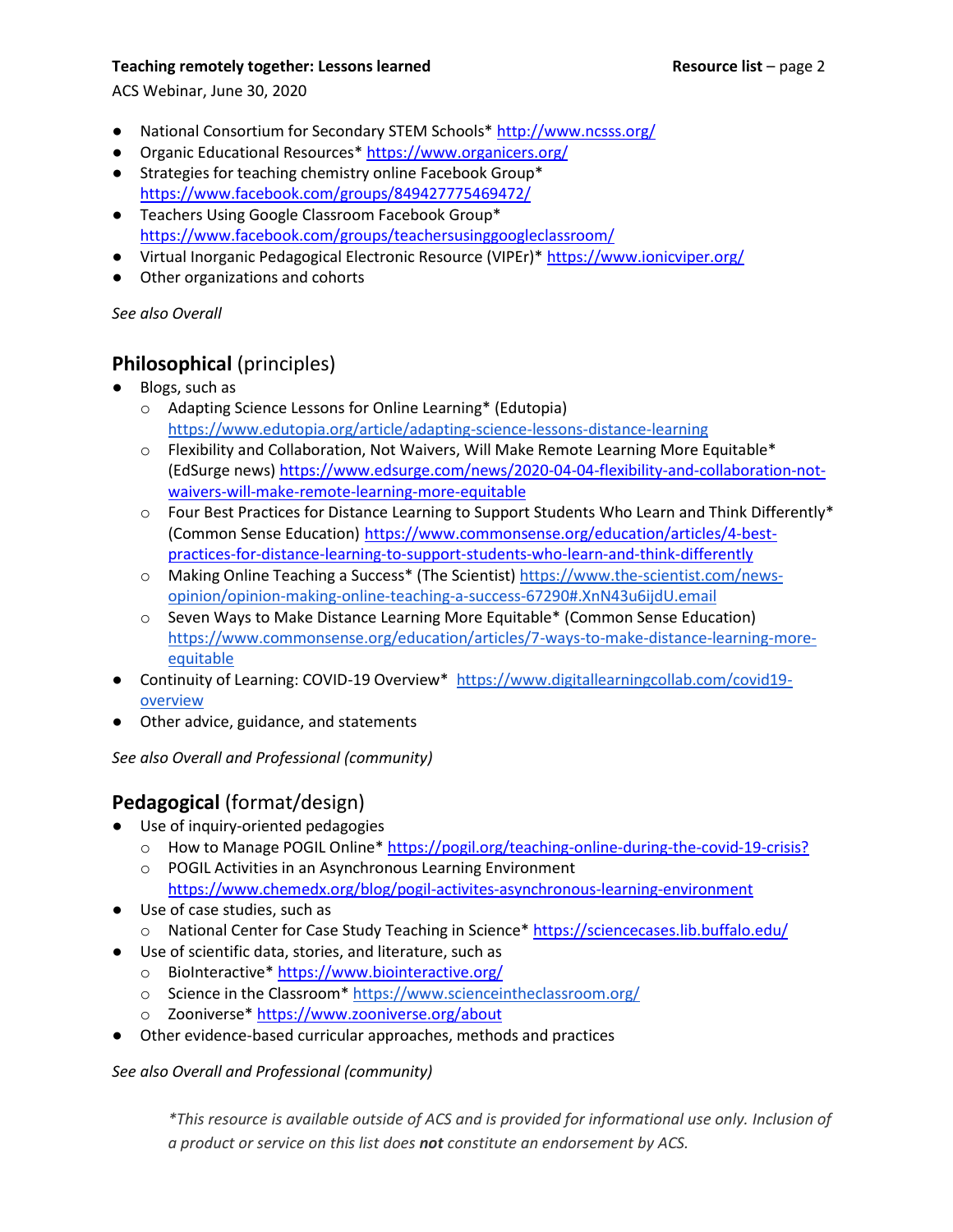ACS Webinar, June 30, 2020

#### **Instructional** (delivery and assessment)

- ACS Exams options for non-secure testing of general and organic chemistry [https://uwm.edu/acs](https://uwm.edu/acs-exams/)[exams/](https://uwm.edu/acs-exams/)
- Building a Social Presence in the Online, Synchronous Classroom\* [https://www.youtube.com/watch?v=2Jij\\_YE\\_g0c&list=PLJSYKbO0r9fnAlJ68JhrFqpciFrxMYq4O](https://www.youtube.com/watch?v=2Jij_YE_g0c&list=PLJSYKbO0r9fnAlJ68JhrFqpciFrxMYq4O)
- ChemCollective\*<http://www.chemcollective.org/>
- Chemistry at Hom[e https://www.acs.org/content/acs/en/education/resources/topics.html](https://www.acs.org/content/acs/en/education/resources/topics.html)
- Concord Consortium\*<https://concord.org/>
- Kitchen Chemistry Collection<https://teachchemistry.org/news/kitchen-chemistry-collection>
- Learning Assistants in e-learning\*<https://sites.google.com/view/laa-elearning>
- Online Resources for Science Laboratories (POD) Remote Teaching\* <https://docs.google.com/spreadsheets/d/18iVSIeOqKjj58xcR8dYJS5rYvzZ4X1UGLWhl3brRzCM/edit>
- People Behind the Science\*<http://www.peoplebehindthescience.com/>
- Scientist Spotlight\*<https://www.sfsusepal.org/scientist-spotlight/>
- Simulations, such as:
	- o American Association of Chemistry Teacher[s https://teachchemistry.org/classroom](https://teachchemistry.org/classroom-resources/simulations)[resources/simulations](https://teachchemistry.org/classroom-resources/simulations)
	- o ChemDemos\*<https://chemdemos.uoregon.edu/>
	- o Gizmos[\\* https://www.explorelearning.com/](https://www.explorelearning.com/)
	- o PhET simulations and lessons\*<https://phet.colorado.edu/>
	- o SimBio\* <https://simbio.com/>
- Support for the rapid transition to remote teaching\* <http://www.flynnresearchgroup.com/gettingcoursesonline>
- Tips for teaching in the time of coronavirus from veterans in online instruction <https://cen.acs.org/education/Tips-teaching-time-coronavirus/98/i12>
- Virtual labs, such as:
	- o BeyondLabz\* <https://www.beyondlabz.com/>
	- o ChemVLab\* <https://chemvlab.org/home/index.php>
	- o Labster\* <https://www.labster.com/>
	- o Online Interactive Chemistry Labs\* [https://landing.inspark.education/online-interactive](https://landing.inspark.education/online-interactive-chemistry-labs?)[chemistry-labs?](https://landing.inspark.education/online-interactive-chemistry-labs?)
- Videos, such as
	- *Chemistry in Context* 10th Edition Interactive Activities\* [https://www.acs.org/content/acs/en/education/resources/undergraduate/chemistryincontext/i](https://www.acs.org/content/acs/en/education/resources/undergraduate/chemistryincontext/interactives.html) [nteractives.html](https://www.acs.org/content/acs/en/education/resources/undergraduate/chemistryincontext/interactives.html)
	- Pivot Interactives\* <https://www.pivotinteractives.com/>
	- YouTube videos\* (many)

*See also Overall and Professional (community)*

### **Technological** (tools)

● 20 Tips for Teaching an Accessible Online Course\* [https://www.washington.edu/doit/20-tips](https://www.washington.edu/doit/20-tips-teaching-accessible-online-course)[teaching-accessible-online-course](https://www.washington.edu/doit/20-tips-teaching-accessible-online-course)

*\*This resource is available outside of ACS and is provided for informational use only. Inclusion of a product or service on this list does not constitute an endorsement by ACS.*